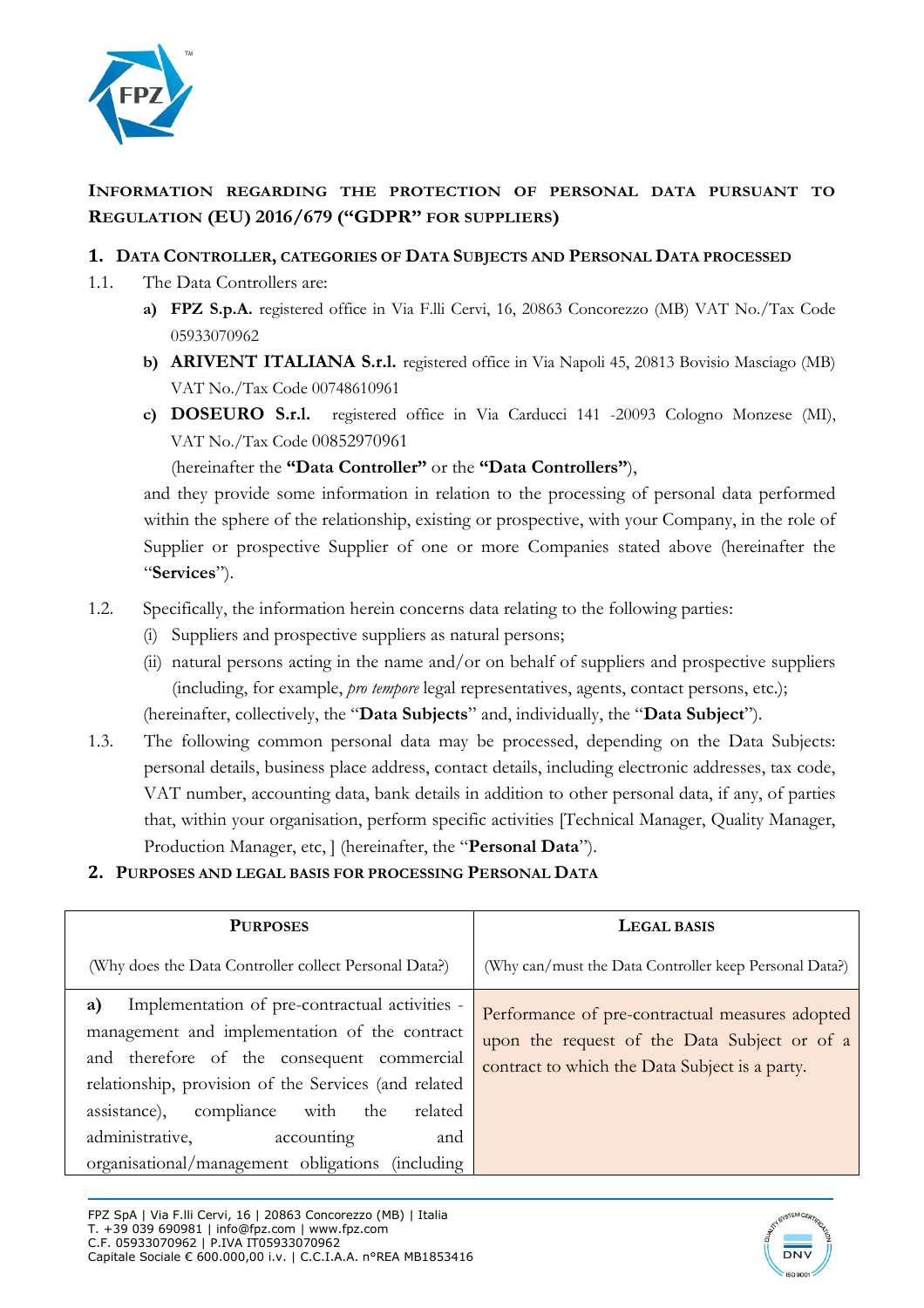

| preparation of master data<br>the<br>lists,<br>the<br>development of new offers, provision of Services,<br>payments, notifications relating, for example, to the<br>planning of deliveries or any changes and more<br>generally to the respective practical issues, etc.).                                                                                                                  |                                                                                                                                                                                              |
|---------------------------------------------------------------------------------------------------------------------------------------------------------------------------------------------------------------------------------------------------------------------------------------------------------------------------------------------------------------------------------------------|----------------------------------------------------------------------------------------------------------------------------------------------------------------------------------------------|
| b) Compliance with a legal obligation related to civil,<br>tax and administrative provisions, EU legislation,<br>rules, codes or procedures approved by authorities<br>and other institutions concerned, as well as<br>compliance with requests from the administrative or<br>judicial authority involved and, more generally, from<br>public entities in compliance with legal provisions. | Compliance with a legal obligation applicable to<br>each Data Controller.                                                                                                                    |
| c) Enforcement and protection of its rights,<br>including through out-of-court initiatives and also<br>via third parties, as well as prevention, identification<br>dissuasion<br>and<br>of<br>fraudulent,<br>dangerous,<br>unauthorised or illegal activities and crimes (such as,<br>for example, fraud, identity theft, etc.).                                                            | Pursuit of the legitimate interest of the Data<br>Controller.                                                                                                                                |
| d) To conduct a verification assessment (of existing<br>suppliers) or a preventive verification to the end of<br>evaluating a prospective collaboration (if not a<br>supplier yet) by means of dedicated questionnaires.                                                                                                                                                                    | Legitimate interest of the Data Controller to<br>verifications, at regular intervals,<br>conduct<br>regarding the reliability of suppliers already<br>rostered and on prospective suppliers. |

### **3. PROVISION OF THE REQUESTED DATA AND CONSEQUENCES OF NON-PROVISION**

3.1. Personal Data must be provided in order to achieve the purposes set out in par. 2a) and 2b), *"Purposes and legal basis for processing Personal Data"*. Therefore, if such data are not provided – or provided in part – the activity requested by the Data Subjects cannot be performed, the contractual relationship cannot be finalised and the obligations related to the operational, economic and administrative performance of the Services cannot be fulfilled.

### **4. PROCESSING**

Personal Data will be processed by means of manual and computer tools exclusively by authorised and specially trained parties.

# 5. **RECIPIENTS/CATEGORIES OF RECIPIENTS OF PERSONAL DATA**

- 5.1. Personal Data may be disclosed to/known by:
	- the Data Controller's staff authorised to process (employees and associates);

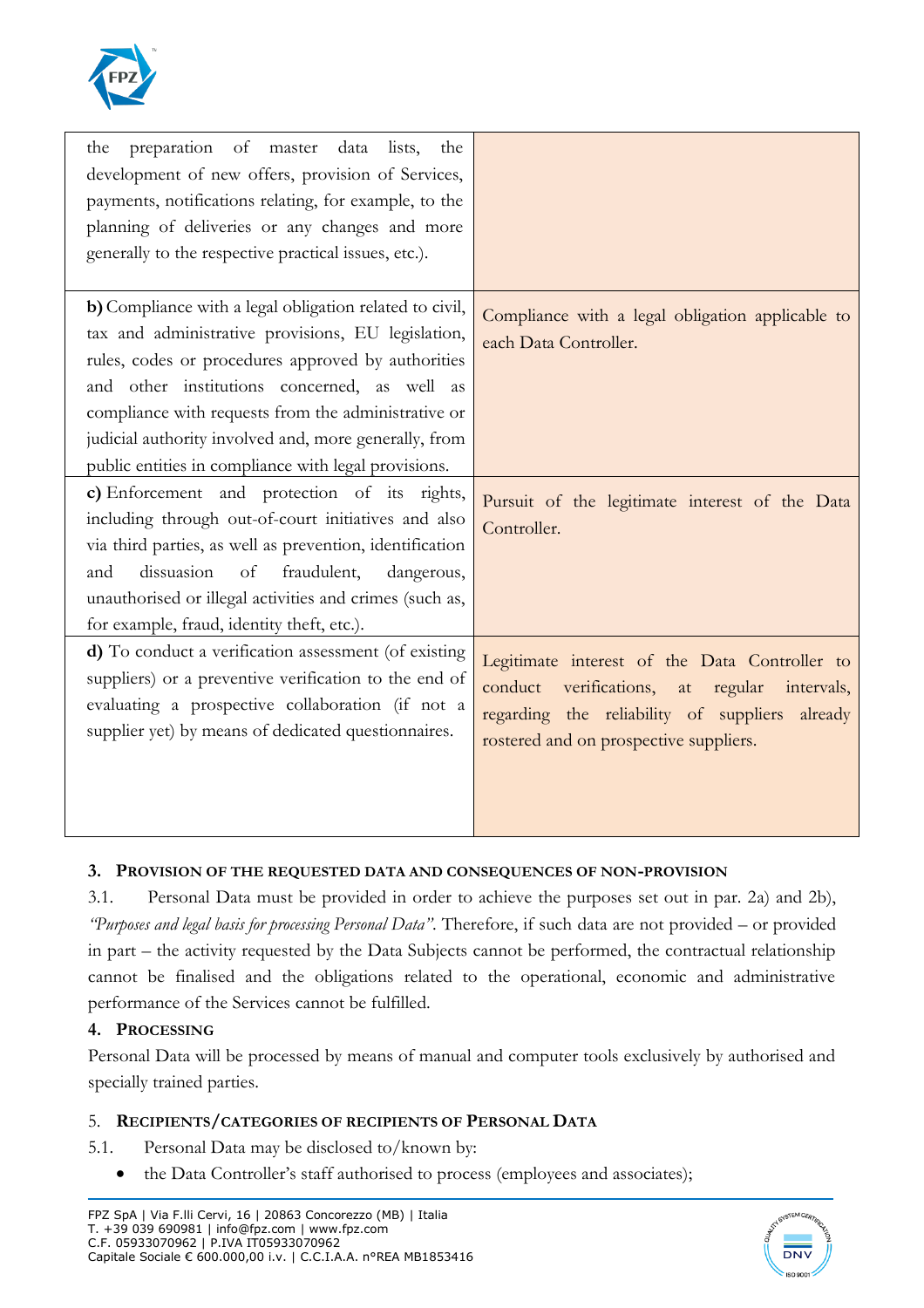

- third parties providing services to Data Controllers Web, e-mail marketing, accounting, administrative, legal, insurance, banking services – who perform part of the processing activities and/or tasks connected to and aimed at the latter on behalf of the Data Controller by virtue of an agreement with the latter;
- third-party companies and professionals appointed to enforce rights, interests, claims arising from the execution of Services or in any event from relations with the Data Subjects;
- State Administrations, judicial or administrative Authorities, public and private Entities, also subsequent to inspections and verifications;
- parties who can access the data under the provisions of the law or secondary or European community legislation.

5.2. Such recipients will act, where appropriate, as data processors. Only the category of the recipients is indicated, as it is continuously updated. In order to obtain the updated list of recipients, the Data Subjects can contact the Data Controller directly, by writing to the addresses stated in par. 9.

# 6. **PERSONAL DATA RETENTION PERIODS**

6.1. The Personal Data will be stored by the Data Controller for the time strictly necessary for the purpose (indicated in paragraph 2 *"Purposes and legal basis for processing Personal Data"*) for which they were collected, and specifically:

- $\triangleright$  for the purpose stated in par. 2a): at least for the entire duration of the commercial relationship or provision of the Services or in any event for the time necessary to perform further activities/services in favour of the Data Controller/Controllers and, in any event, for a period not exceeding 10 years from the termination of the relationship whereby the Data Controller receives products and/or services from the Data Subjects;
- ➢ for the purpose indicated in par. 2b): Personal Data whose processing is necessary by virtue of legal obligations, for the entire duration envisaged by law;
- $\triangleright$  for the purpose illustrated in par. 2d):
	- **if already a supplier** of one or more Data Controllers for the entire duration of the commercial relationship or provision of the Services or in any event for the time necessary to perform further activities/services in favour of the Data Controller/Controllers and, in any event, for a period not exceeding 10 years from the termination of the relationship governing the supply of products and/or services
	- **if a prospective supplier** for a maximum period of 12 months

**In all events, once the respective terms have elapsed, all Personal Data will be deleted. The terms indicated may be extended in cases where the Personal Data are relevant in relation to pending or foreseeable litigations, due to requests from the authorities concerned or pursuant to applicable legislation.** 

**7. TRANSFER OF PERSONAL DATA TO A THIRD COUNTRY OR TO AN INTERNATIONAL ORGANISATION**

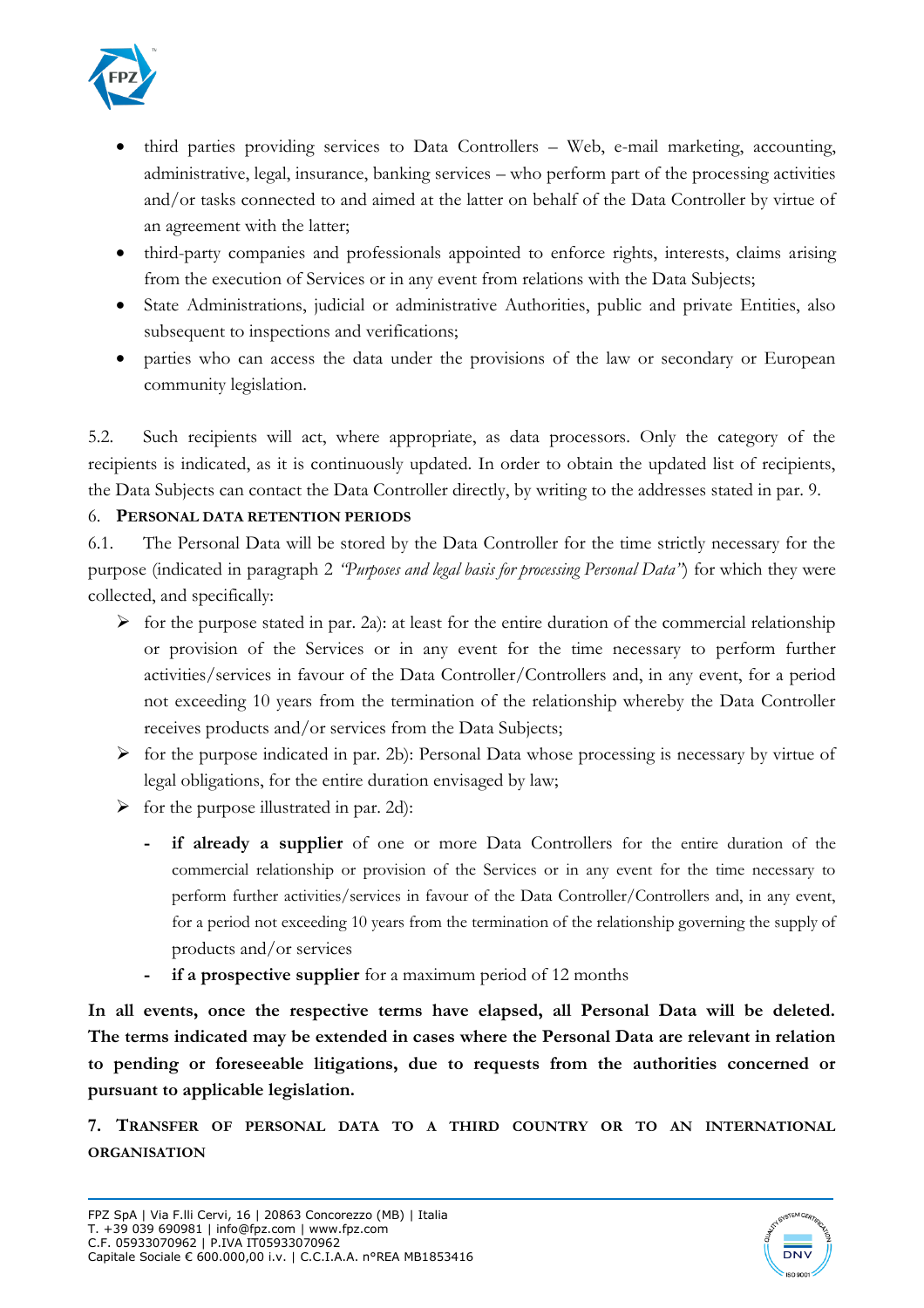

As a rule, Personal Data are not transferred to Third Countries. Should this become necessary for compliance with the purposes indicated in par. 2, the Personal Data will be transferred in compliance with the provisions of law in force and through the application of adequate safeguards.

# **8. RIGHTS**

The Data Subjects, as applicable, may at any time and free of charge exercise the following rights towards the Data Controller:

- **Right of access**: the Data Subjects can obtain from the Data Controller confirmation as to whether or not Personal Data concerning them are being processed and, in this case, obtain access to their personal data;
- **Right to rectification**: the Data Subjects can obtain the rectification/integration of inaccurate/incomplete Personal Data;
- **Right to erasure**: the Data Subjects can obtain, in cases stated in the regulation, the erasure of their Personal Data;
- **Right to restriction of processing**: the Data Subjects can obtain, in cases stated in the regulation, restriction on the processing of Personal Data (the muting of stored personal data with the aim of limiting their processing in the future).
- **Right to data portability**: the Data Subjects can  $-$  if data are processed by automated means based on consent or a contract – receive the personal data concerning them which they have provided to the Controller/Controllers, in a structured, commonly used and machine-readable format, and transmit those data to another controller.

Furthermore, the Data Subjects have the right:

- **to object** to the processing of Personal Data for the purposes indicated in par. 2c), *"Purposes and legal basis for processing Personal Data"*, for reasons, to be specified, connected to their particular situation;
- in relation to the processing of their data for the purpose indicated in par. 2d) *"Purposes and legal basis for processing Personal Data"*, therefore for the management of promotional contacts, to **object** at any time and without giving any reason or, in the event the treatment is consent based, **to revoke** said consent at any moment in time, in the following ways: by clicking on the appropriate link at the bottom of each newsletter received in order to unsubscribe from the mailing list or, as regards the other means of communication, by contacting the Data Controller at the addresses indicated in par. 9;
- finally, if it is deemed that the processing of their Personal Data breaches the provisions of the GDPR, to **lodge a complaint** with the National Supervisory Authority of the member state of the European Union where the Data Subjects have their habitual residence or place of work or where the alleged violation of their right has occurred (if that State is Italy, the entity which can be contacted is the Authority for the Protection of Personal Data (*Autorità Garante per la Protezione dei Dati Personali*) or to **seek effective judicial remedy** (art. 79 GDPR).